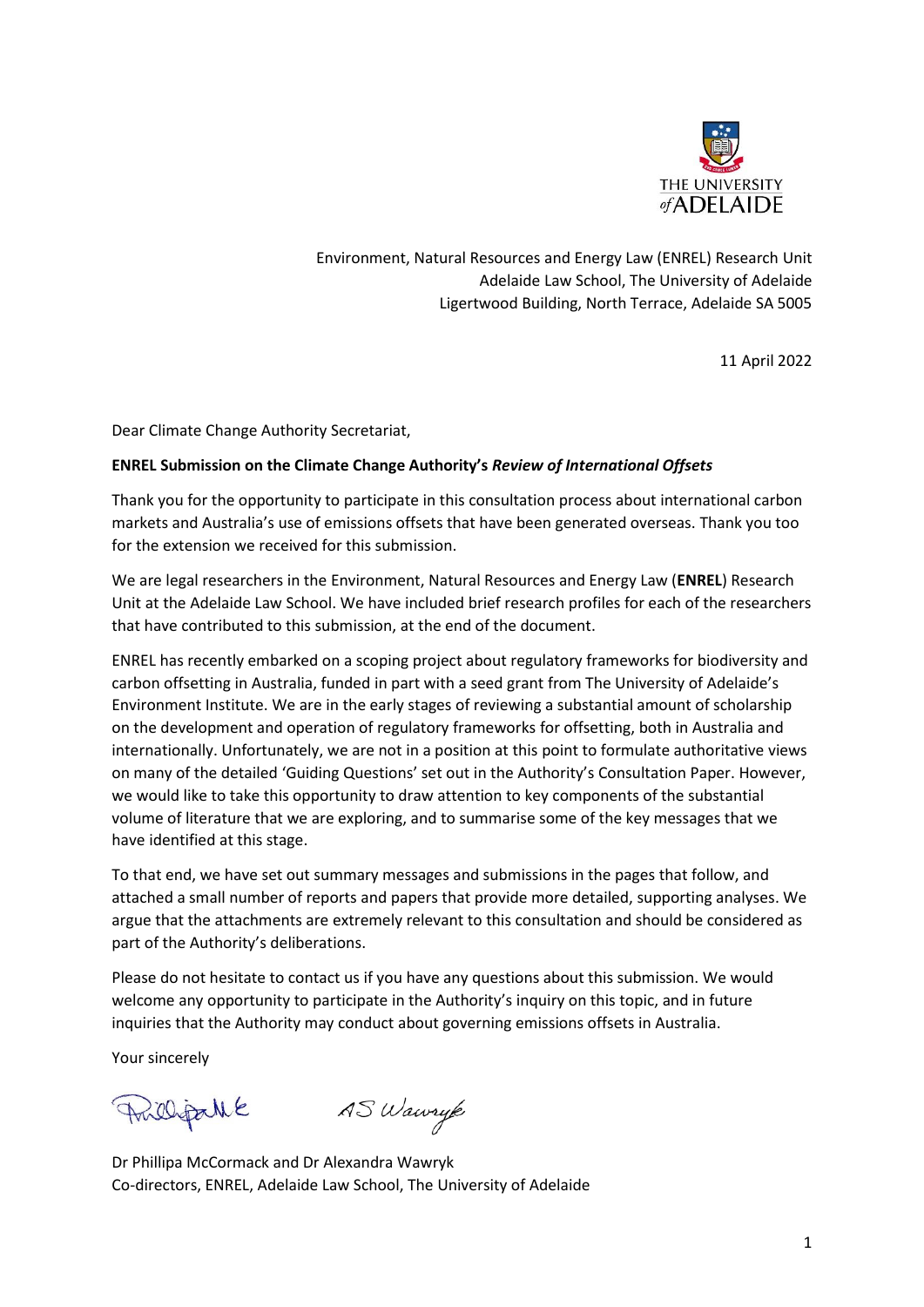## **1. BACKGROUND**

The federal government has sought advice from the Climate Change Authority about the principles and criteria that ought to apply to the future use of international offsets for a range of reasons, including:

- under the Government's Climate Active program;
- to inform the development of Australia's Indo-Pacific Carbon Offsets Scheme;
- to account for Australia's emission reduction targets; and
- for 'other policies and programs', as relevant.

These different purposes may, at a granular level, raise different kinds of considerations for relying on internationally generated offsets and may require different governance standards and criteria. Nevertheless, there are design, implementation and oversight considerations that we submit ought to apply 'across the board', including:

- 'best-practice' legislated standards for assessing the quality of international offsets;
- integrity principles embedded and operationalised at scheme, methodology and project levels;
- rigorous transparency, accountability, review and enforcement mechanisms; and
- a clear legislative and policy position on the implications of climate change for accrediting international offsets, and for enforcing them in the context of climate-related damage and loss.

We have organised our submission under two overarching considerations, which we suggest are crucial to an effective, rigorous scheme operating in a time of rapid, anthropogenic climate change: **governance integrity**, and **climate justice and resilience**. Our submission addresses these considerations, in turn.

# **2. GOVERNANCE INTEGRITY**

The Authority has already acknowledged the need to ensure the integrity of Australia's international offsets framework. For example, the Consultation Paper notes that:

<span id="page-1-0"></span>Experience from the operation of carbon markets to date has emphasised the importance of thorough accreditation, governance and verification standards and institutional arrangements to ensure that offsets genuinely reduce emissions, and do not represent false claims.<sup>1</sup>

We agree with the Authority that this issue – of both *actual* integrity and *perceptions* of integrity – is fundamental. We have observed expressions of concern in recent weeks about the integrity of Australia's domestic offsets market, by experts that are highly-qualified, well-respected and closely connected to the development and operation of that market; and the implications of those concerns for the reputation of Australia's domestic market.<sup>2</sup>

<sup>1</sup> Consultation Paper, p 4.

<sup>&</sup>lt;sup>2</sup> E.g. Long, 'Potential conflicts of interest abound in Australia's carbon credits market'

<sup>&</sup>lt;https://www.abc.net.au/news/2022-04-02/carbon-credit-conflicts-of-interest-in-clean-energy-

regulator/100952758> (2 April 2022); and academic reports on these topics: Macintosh, A., Butler, D., Ansell, D. (2022) *Measurement Error in the Emissions Reduction Fund's Human-induced Regeneration (HIR) Method*. The Australian National University, Canberra; and Macintosh, A. (2022) *The Emissions Reduction Fund's Landfill Gas Method: An Assessment of its Integrity*. The Australian National University, Canberra.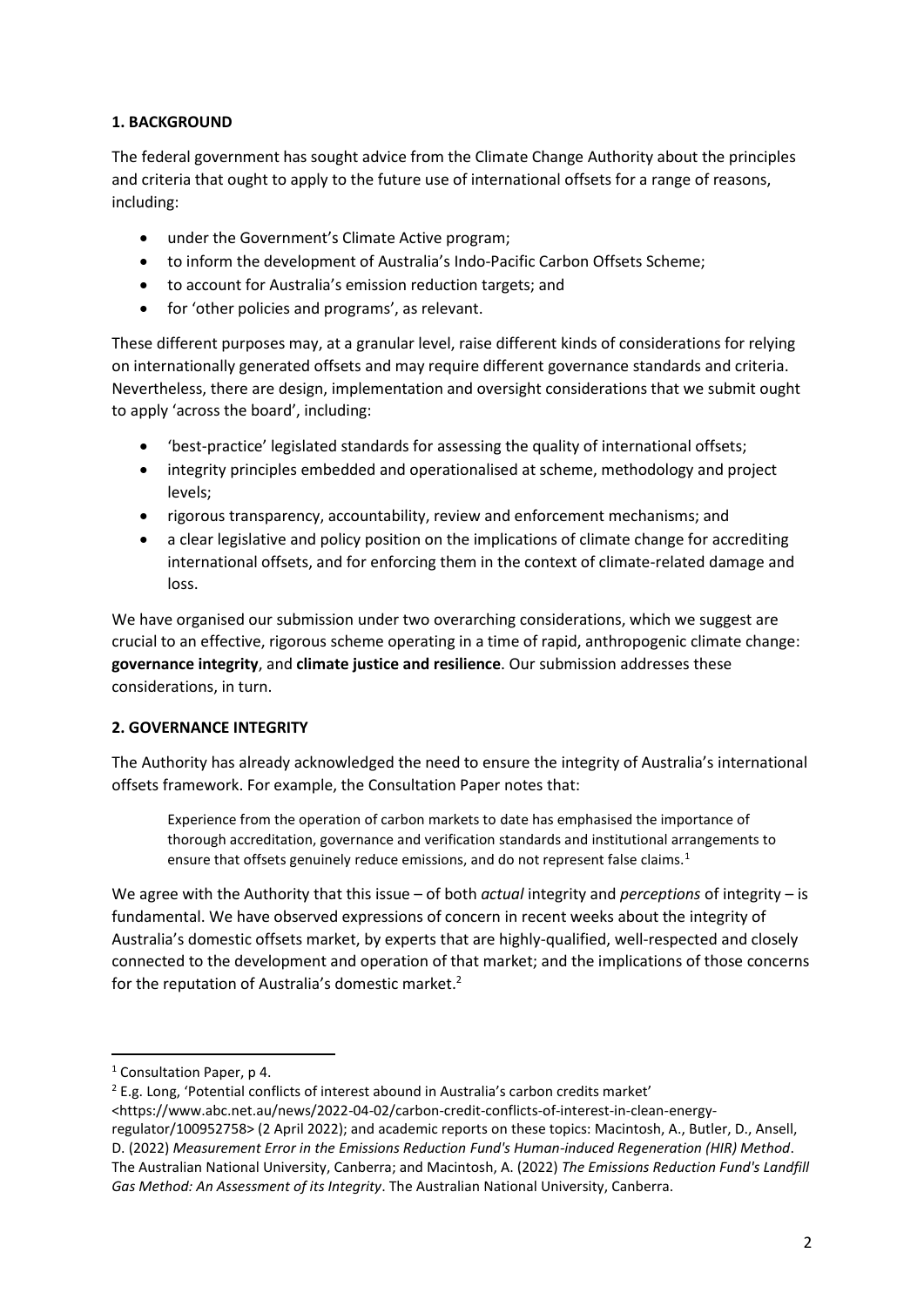With those concerns in mind, we urge the Authority to prioritise the development of a framework that ensures that eligible international offsets do, in fact, contribute to reducing global emissions. We also urge the Authority to ensure that accreditation of international offsets is not tainted or perceived to be affected by shortfalls in integrity and effectiveness, such as those that have been alleged with respect to Australia's domestic market.

To support the Authority in that task, we highlight the following issues and information for the Authority's attention.

# *2.1 Design a scheme with clear and 'best practice' legislated standards for assessing offset quality (relevant to Question 5 of the Guiding Questions)*

### *2.1.1 Identifying existing 'best practice' standards*

<span id="page-2-2"></span>Others have already invested a great deal of time and energy researching and describing 'best practice' for legislating and assessing the quality of offsets, both domestic and international. For example, Broekhoff and Spalding-Fecher<sup>3</sup> have synthesised recent research on the factors that influence the environmental integrity of carbon crediting schemes – that is, in line with Article 6 of the Paris Agreement, the factors that ensure that these schemes do *not* result in an increase in global emissions. They identify four factors that influence environmental integrity in a scheme when relying on international carbon credits. These factors are : (1) how the scheme accounts for international transfers; (2) the quality of units from carbon market programs; (3) the ambition and scope of the mitigation targets of the transferring country; and (4) incentives or disincentives for future mitigation action.<sup>4</sup> We recommend the authors' findings to the Authority, as useful evidence about how to demonstrate that a scheme is robust and has high levels of integrity.

<span id="page-2-0"></span>We also draw the Authority's attention to the work of The Environmental Defense Fund, World Wide Fund for Nature-United States and the Oeko-Institut (Institute for Applied Ecology), who have developed the Carbon Credit Quality Initiative (**the CCQ Initiative**).<sup>5</sup> In their first report, published in 2020 and titled 'What makes a high-quality carbon credit?', the CCQ Initiative engaged with complex questions about assessing additionality, establishing robust baselines and addressing concerns about environmental integrity.<sup>6</sup> In late-March 2022, the CCQ Initiative released a revised version of its second major report, defining a rigorous methodology against which the quality of carbon credits can be assessed.<sup>7</sup> This methodology is designed to be applied by independent experts; and it supports the achievement of the Principles and Rules relevant to Article 6 of the Paris Agreement. This methodology could therefore be used as a basis for auditing international offsets and designing rigorous, legislative standards for the new Australian schemes.

<span id="page-2-1"></span>We summarise the Quality Objectives and criteria from the CCQ Initiative's second report (excluding the detailed sub-criteria) in Table 1. A copy of the full report can be found at Attachment 3.

1

<sup>3</sup> Derik Broekhoff & Randall Spalding-Fecher, 'Assessing crediting scheme standards and practices for ensuring unit quality under the Paris Agreement (2021) 12(6) *Carbon Management* 635-648 (**Attachment 1**). 4 Ibid, p 635.

<sup>5</sup> See <https://carboncreditquality.org>.

<sup>6</sup> Ibid; EDF, WWF-US and Oko-Institute e.V., *What makes a high-quality carbon credit? Phase 1 of the "Carbon Credit Guidance for Buyers" project: Definition of criteria for assessing the quality of carbon credits* (June 2020) (**Attachment 2**).

<sup>7</sup> EDF, WWF-US and Oko-Institute e.V., *Methodology for assessing the quality of carbon credits* (21 March 2022, version 2.0) (**Attachment 3**).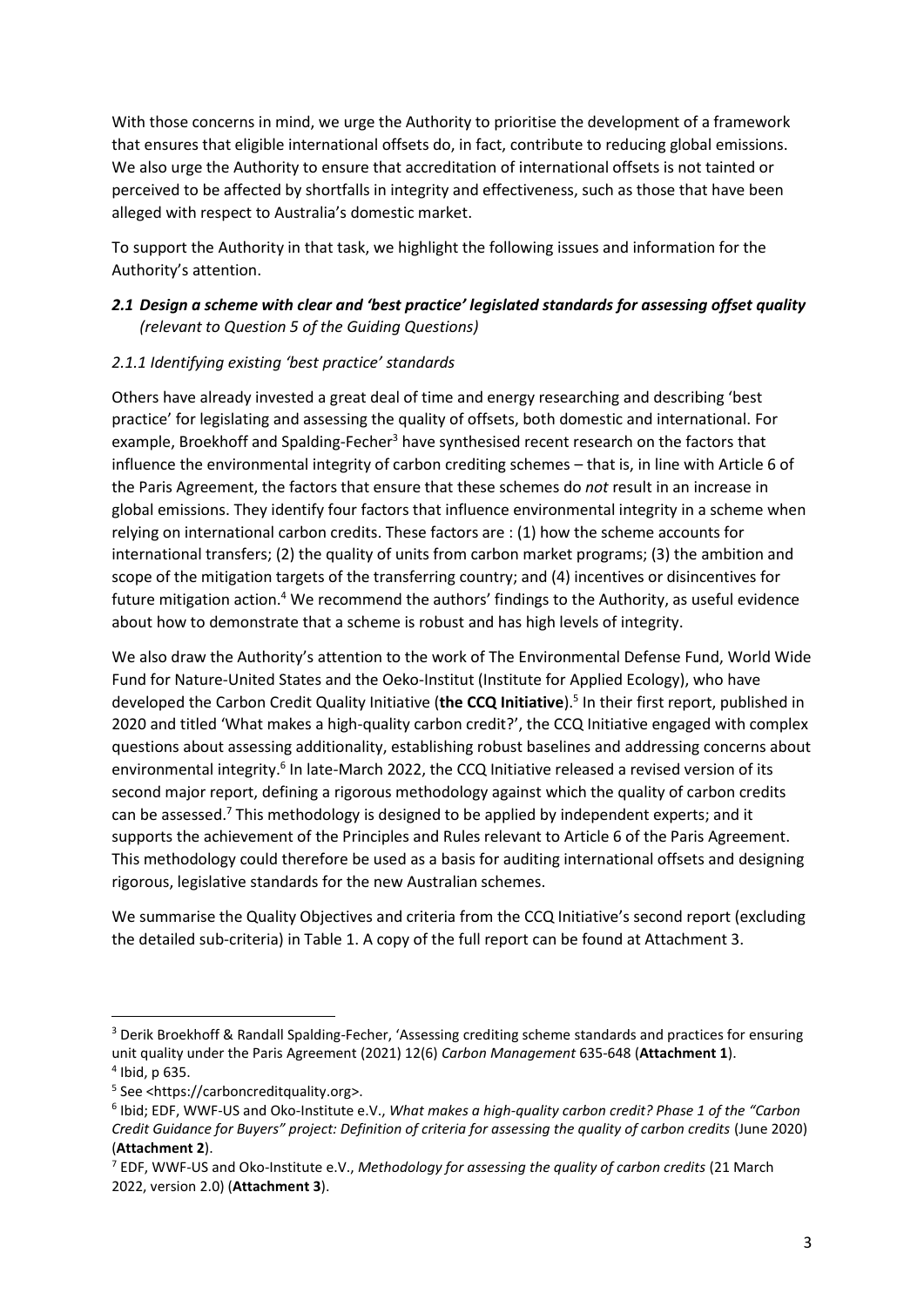*Table 1. CCQ Initiative Quality Objectives and criteria*

| Qualitative Objective and criteria for measurement |                                                                                        |  |  |  |
|----------------------------------------------------|----------------------------------------------------------------------------------------|--|--|--|
| 1.                                                 | Robust determination of the GHG emission impact of the mitigation activity             |  |  |  |
| 1.1                                                | Additionality                                                                          |  |  |  |
| 1.2                                                | Vulnerability                                                                          |  |  |  |
| 1.3                                                | Robust quantification of emissions reductions and approvals                            |  |  |  |
| 2.                                                 | Avoiding double-counting of emissions reductions or removals                           |  |  |  |
| 2.1                                                | Robust registry and project database systems                                           |  |  |  |
| 2.2                                                | Avoiding double issuance                                                               |  |  |  |
| 2.3                                                | Avoiding double use                                                                    |  |  |  |
| 2.4                                                | Avoiding double claiming                                                               |  |  |  |
| 3.                                                 | <b>Addressing non-permanence</b>                                                       |  |  |  |
| 3.1                                                | Significance of non-permanence risks                                                   |  |  |  |
| 3.2                                                | Robustness of the carbon crediting program's approaches for addressing non-permanence  |  |  |  |
|                                                    | risks                                                                                  |  |  |  |
| 4.                                                 | Facilitating a transition towards net zero emissions                                   |  |  |  |
|                                                    |                                                                                        |  |  |  |
| 4.1                                                | Enhancing adoption of low, zero or negative emissions technologies and practices       |  |  |  |
| 5.                                                 | Strong institutional arrangements and processes of the carbon crediting program        |  |  |  |
| 5.1                                                | Overall program governance                                                             |  |  |  |
| 5.2                                                | Transparency                                                                           |  |  |  |
| 5.3                                                | Robust third-party auditing                                                            |  |  |  |
| 6.                                                 | <b>Environmental and social impacts</b>                                                |  |  |  |
| 6.1                                                | Robustness of the carbon crediting program's environmental and social safeguards       |  |  |  |
| 6.2                                                | Sustainable development impacts of the project type or project                         |  |  |  |
| 6.3                                                | Contribution to improving adaptation and resilience                                    |  |  |  |
| 7.                                                 | <b>Host country ambition</b>                                                           |  |  |  |
| 7.1                                                | Host country commitment to the global temperature goal                                 |  |  |  |
| 7.2                                                | Stringency and coverage of the host country's current NDC                              |  |  |  |
| 7.3                                                | Ability of the carbon crediting approach to enable the host country to use part of the |  |  |  |

We argue that the objectives detailed by the CCQ Initiative represent a 'best practice' approach to avoiding adverse impacts from carbon offsets, including because they explicitly take into account non-carbon benefits (ToR(b)). On the question of non-carbon benefits, we draw the Authority's attention to Objective 6 in the table above and in the CCQ Initiative Report (pp 97-107). Objective 6 assesses environmental and social safeguards, sustainable development impacts and the contribution that carbon offsets make to adaptation and resilience, in assessing carbon offset quality. 8

<span id="page-3-0"></span>**I. We support the Authority's proposal in the Consultation Paper that legislative objectives and criteria (whether in primary or delegated legislation) are necessary for rigorous assessments of the quality of offsets generated overseas, for use in the Australian offset market.**

<sup>&</sup>lt;sup>8</sup> See also, Michaelowa et al, 'Overview and comparison of existing carbon crediting schemes' (2019, Climate Perspectives Group, Nordic Environment Finance Corporation and the Nordic Initiative for Cooperative Approaches) (**Attachment 4**).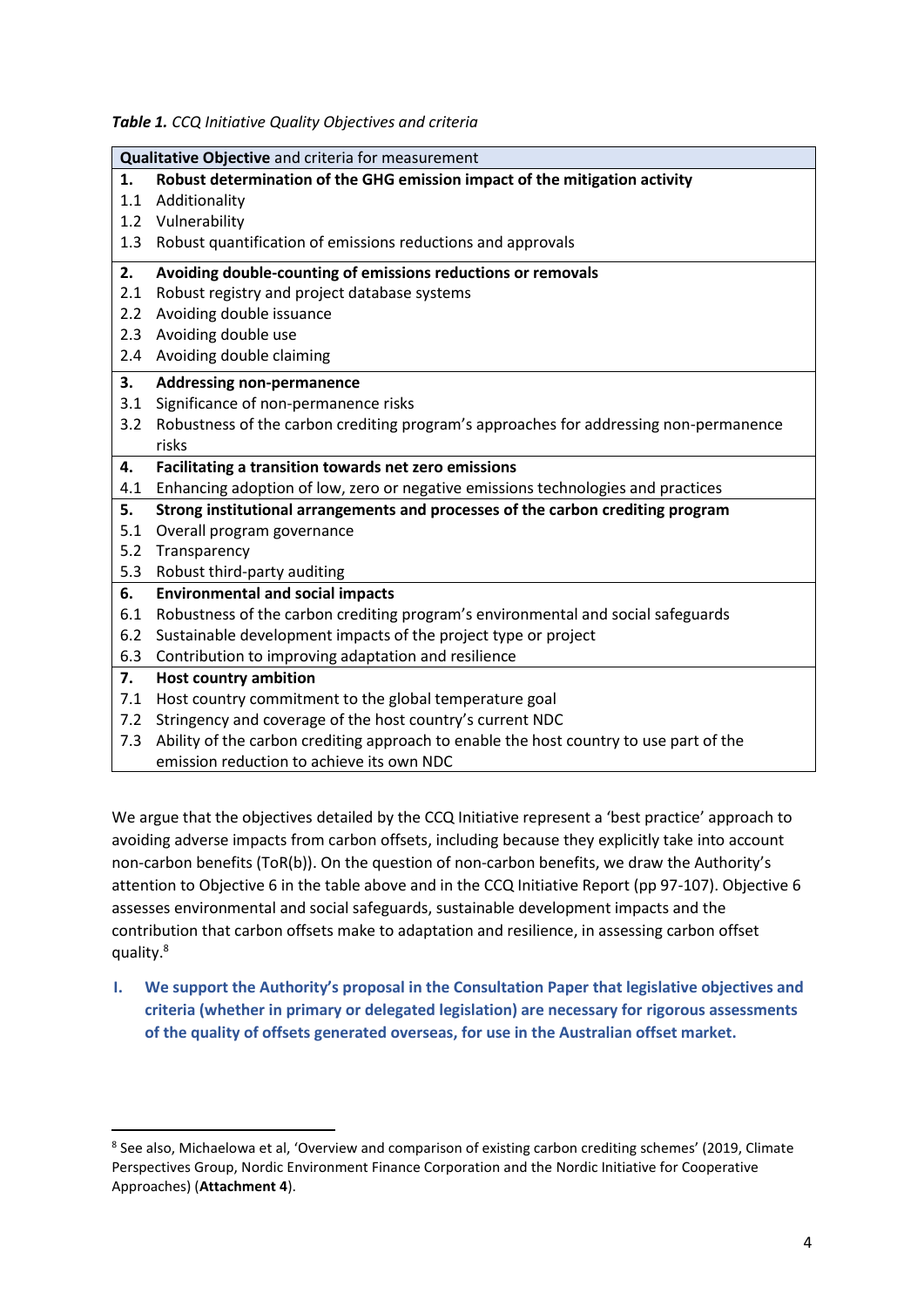**II. We submit that the standards for assessing the quality of these offsets should either be based on the CCQ Initiative's methodology, or should be able to be demonstrated to be** *equal to or more rigorous than* **the CCQ Initiative's methodology.** 

### *2.1.2 Negative emission technologies*

Negative emission technologies are technologies that aim to draw carbon dioxide directly from the atmosphere, to be stored long term or permanently in land or ocean-based sinks.<sup>9</sup> These technologies are playing an increasingly-important role in international climate change policy. In its latest report, the IPCC has made it clear that large-scale carbon dioxide removal is needed (in addition to deep and rapid reduction in greenhouse gas emissions at-source) to limit global warming to 1.5-2°C as set out in Article 2 of the Paris Agreement, and to achieve net-zero emissions.<sup>10</sup> As such, negative emission technologies will need be developed and implemented at a rapidly-increasing pace and scale over coming decades. However, these technologies present a number of challenges, including the risk of causing potentially negative environmental impacts in their own right.<sup>11</sup> As such, Australia needs to take a considered approach to such technologies and the role they will play in any offset schemes.

<span id="page-4-0"></span>Many negative emission technologies are in the early stage of development, and are yet to be proven effective at scale. Offset methodologies have a potentially important role to play in incentivising the development and uptake of negative emission technologies. Some researchers have suggested that offset buyers should gradually shift their purchasing towards offsets with methodologies that involve carbon removal/sequestration and increased levels of permanence, given the urgency of responding to global climate change.<sup>12</sup> For example, the 2020 report from the CCQ Initiative proposes that offsets should 'facilitate the transition towards net zero emissions', including by 'enhancing adoption of low, zero or negative emissions technologies', and demonstrating the commitment of the country from which the offset is sourced, to the Paris Agreement goals.<sup>13</sup>

Generally speaking, we support the development of methodologies for negative emissions technologies. However, negative emissions technologies should not be a substitute for deep and rapid decarbonisation.<sup>14</sup> Mechanisms must therefore be developed to ensure that the inclusion of

<sup>9</sup> For an overview, see Minx et al, 'Negative emissions – part 1: research landscape and synthesis (2018) 13:063001 *Environ. Res. Lett.* doi: 10.1088/1748-9326/aabf9b. See also J Brian Matthews et al (eds) 'Annex VII Glossary' in Valerie Masson-Delmotte et al (eds) *Climate Change 2021: The Physical Science Basis. Contributions of Working Group I of the Sixth Assessment Report of the Intergovernmental Panel on Climate Change* (IPCC, 2021), A VII 9-10, 40.

<sup>&</sup>lt;sup>10</sup> Jim Skea et al, 'Climate Change 2022: Mitigation of Climate Change, Summary for Policymakers' (IPCC, 2022) C.11 available at <https://www.ipcc.ch/report/ar6/wg3/>. Minal Pathak et al, 'Working Group III Contribution to the IPCC Sixth Assessment Report (AR6) Technical Summary' (IPCC, 2022) TS-94 available at <https://report.ipcc.ch/ar6wg3/pdf/IPCC\_AR6\_WGIII\_FinalDraft\_TechnicalSummary.pdf>.

<sup>11</sup> See National Research Council, 'Climate Intervention: Carbon Dioxide Removal and Reliable Sequestration' (National Academies Press, 2015) available at <https://nap.nationalacademies.org/catalog/18805/climateintervention-carbon-dioxide-removal-and-reliable-sequestration>.

 $12$  CCQ Initiative, above n [6;](#page-2-0) Carbon Market Watch, 'Above and beyond carbon offsetting: Alternatives to compensation for climate action and sustainable development' (Policy Briefing, December 2020) (**Attachment 5**).

<sup>&</sup>lt;sup>13</sup> CCQ Initiative, above n [6.](#page-2-0)

<sup>14</sup> See Shinichiro Asayama, 'The Oxymoron of Carbon Dioxide Removal: Escaping Carbon Lock-In and yet perpetuating the Fossil Status Quo? (2021) *Front. Clim*. Available at

<sup>&</sup>lt;https://www.frontiersin.org/articles/10.3389/fclim.2021.673515/full>.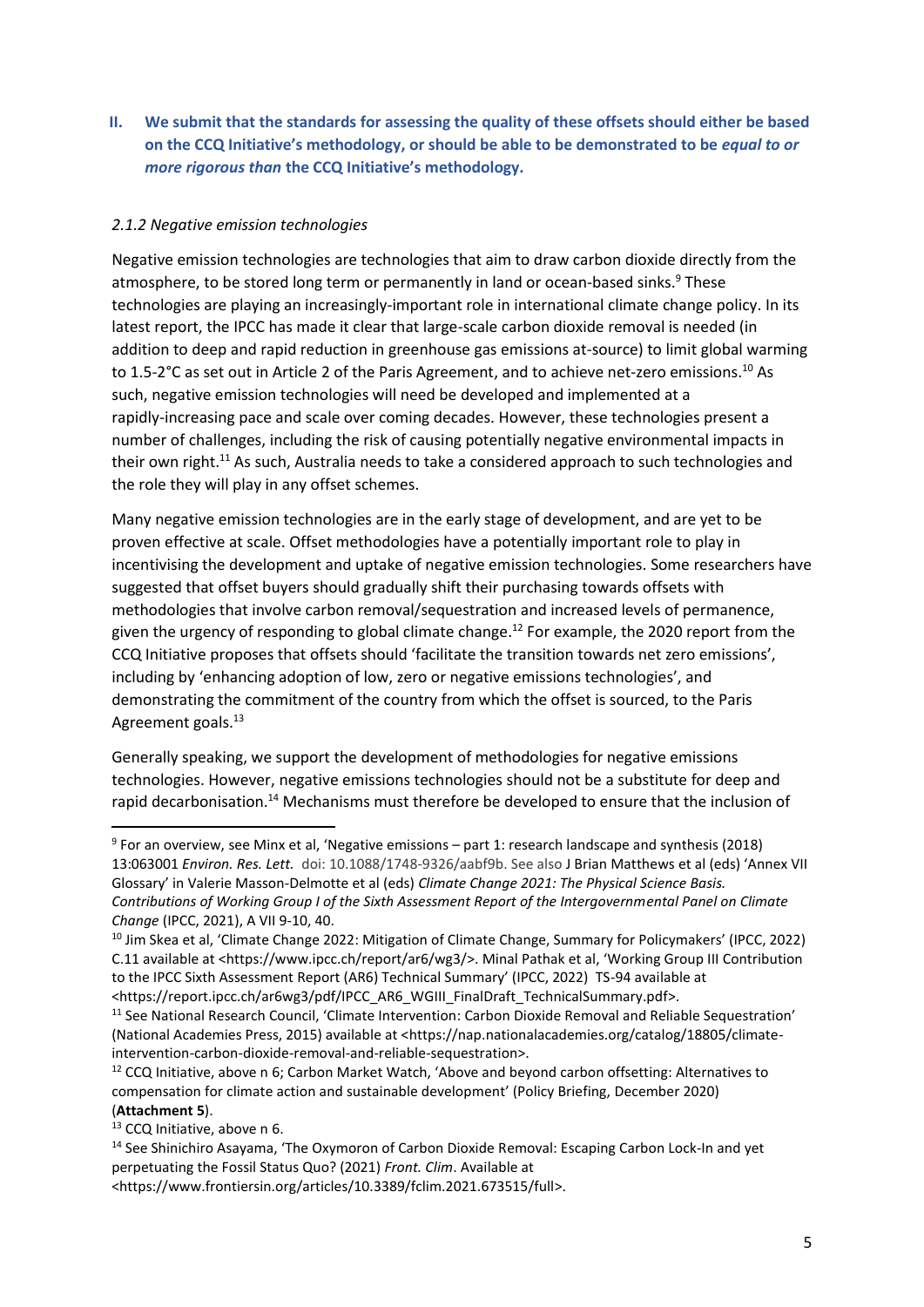negative emission technologies in Australia's international offset accreditation schemes does not have the perverse effect of detracting from conventional mitigation strategies, at-source. Australian schemes must incorporate explicit legislative standards that ensure that internationally-generated offsets deploying negative emission technologies are, in fact, contributing to global emission reductions and limiting or avoiding negative externalities.

Australia should also develop clear guidelines on what types of negative emission technologies are recognised under internationally accredited offset schemes. In doing so, it should clearly differentiate between technologies that seek to deliver a net reduction in carbon emissions, versus those that merely capture carbon dioxide at source without further reducing atmospheric levels of  $CO<sub>2</sub>$  (i.e. carbon capture and storage technologies for coal, gas and hydrogen production).<sup>15</sup> Despite Article 6 mechanisms being designed as technology-neutral, a relatively uncontroversial starting point would be to ensure that Australian schemes for accrediting international carbon offsets *explicitly exclude* credits generated from industries reliant on fossil fuels that will not deliver a net reduction in atmospheric  $CO<sub>2</sub>$ , including carbon capture and storage projects for oil, gas and coal and any other non-renewable energy sources.<sup>16</sup> This may be expressed in different ways including, for example, by 'restricting the scope to avoid crediting for activities inconsistent with a 1.5°C pathway and preventing "lock-in" effects of high-carbon technologies'.<sup>17</sup>

Negative emission projects focusing on 'direct' capture and permanent storage of greenhouse gas emissions – whether by engineered means (ie Direct Air Capture technologies<sup>18</sup>) or natural means (ie reforestation, afforestation and blue carbon restoration)<sup>19</sup> - may be appropriate inclusions in international offsetting arrangements, provided additionality, co-benefits and other appropriate safeguards are in place.<sup>20</sup> However, the potential trade-offs associated with negative emission technologies, such as competing land use and impacts on biodiversity and ecosystems<sup>21</sup> will also need to be considered when accrediting these emerging technologies under Australia's international offset schemes. Different negative emission technologies present different types and degrees of risk in this regard.<sup>22</sup> It is therefore not appropriate to adopt a 'one size fits all' approach to assessing negative emission technologies for inclusion under an international offset scheme. They should instead be assessed on a case-by-case basis.

**III. We urge the Authority to adopt a definition of negative emission technologies that differentiates between technologies that will deliver a net reduction on CO2, as opposed to technologies that merely capture CO2 at source. The Authority should explicitly exclude from** 

1

<sup>15</sup> See Samantha Eleanor Tanzer and Andrea Ramírez, 'When are negative emissions negative emissions?' (2019) 12 *Energy & Environmental Science* 1210, 1211.

<sup>&</sup>lt;sup>16</sup> Michaelowa et al 2019, above note [8,](#page-3-0) found that most crediting schemes in 2019 already explicitly excluded certain technologies, at 44.

 $17$  Michaelowa et al 2019, above note [8,](#page-3-0) at 44.

<sup>18</sup> See <https://www.iea.org/reports/direct-air-capture>.

<sup>19</sup> European Parliament, 'Carbon dioxide removal: Nature-based and technological solution' (2021) *Briefing Towards Climate Neutrality* 4-5, available at:

<sup>&</sup>lt;https://www.europarl.europa.eu/RegData/etudes/BRIE/2021/689336/EPRS\_BRI(2021)689336\_EN.pdf>. <sup>20</sup> See e.g. CCQ Initiative Report 2022, Objective 6, above [n 7.](#page-2-1)

<sup>&</sup>lt;sup>21</sup> E.g. McCormack PC, McDonald, Brent, 'Governance of land-based negative-emission technologies to promote biodiversity conservation: lessons from Australia' (2020) 10(2) *Climate Law* 123-150 (**Attachment 6**); Kerryn Brent et al, 'Carbon Dioxide Removal Geoengineering' (2018) 92(10) *Australian Law Journal* 830. <sup>22</sup> See Rob Bellamy and Oliver Geden, 'Govern CO<sub>2</sub> Removal from the ground up' (2019) 12(11) *Nature Geoscience* 874.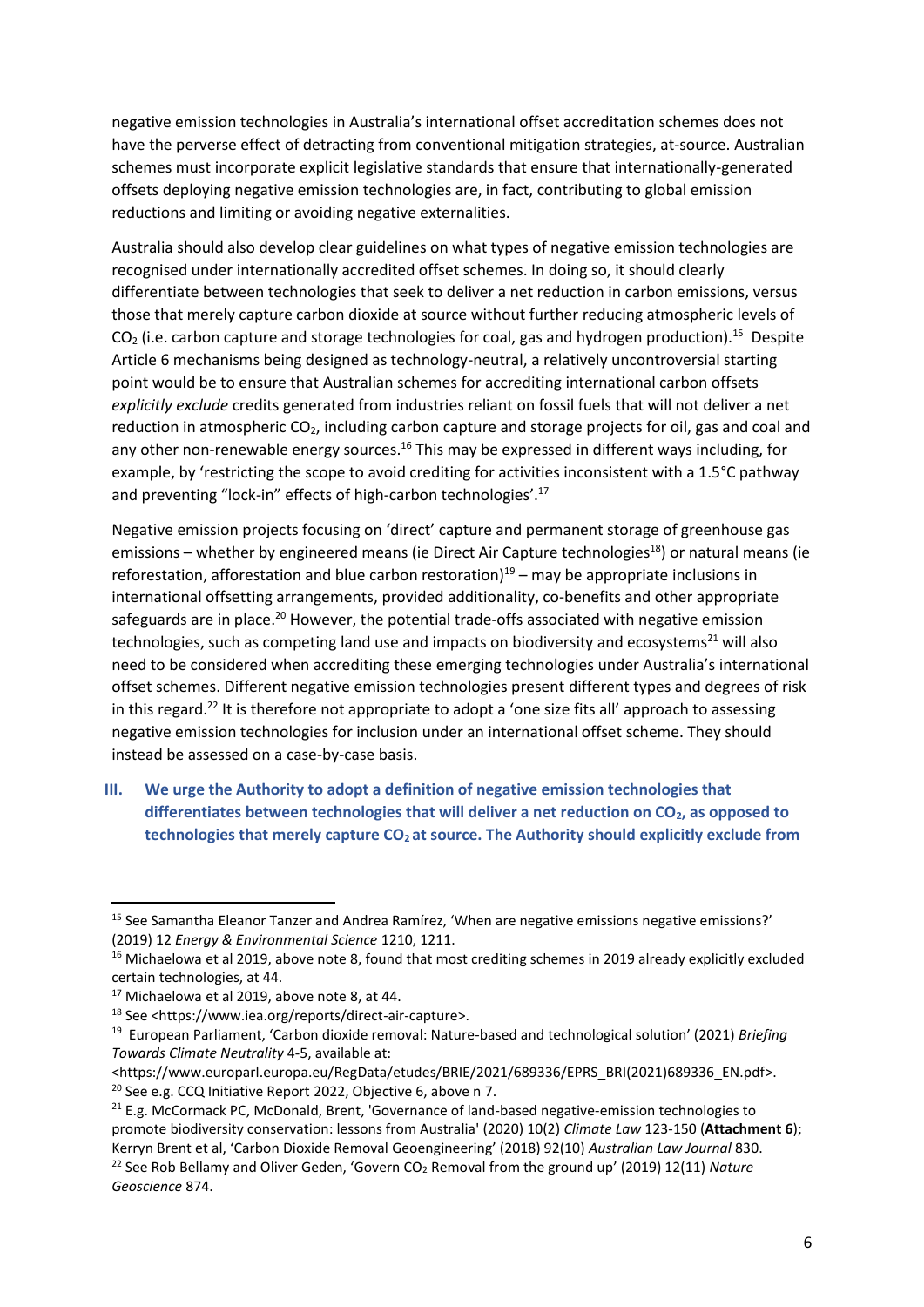**Australia's international offset schemes the accreditation of technologies that merely seek to capture CO<sup>2</sup> from source when associated with fossil fuel extraction and consumption.**

**IV. Other negative emission technology projects that meet the best practice standards for contributing to global emission reductions while also achieving local, social and environmental co-benefits, should be assessed against legislated quality standards on a case by case basis, rather than being assessed as eligible for trade into Australia on a category basis.**

## *2.2 Establish scheme-level integrity principles, consistent with overarching standards and expectations of good governance (relevant to Guiding Questions 5(a) and 9 and ToR(d))*

The new Paris Agreement Principles and Rules highlight the need for scheme-level considerations that ensure an offsets scheme is actually contributing to the goal of climate change mitigation.<sup>23</sup> Some have suggested that a fundamental problem with domestic schemes, such as the Australian Emissions Reduction Fund, is the failure to reflect – through principles set out in delegated legislation – the relevant legislative standards and criteria, meaning that those principles are not incorporated in decision-making.<sup>24</sup> The same challenge needs to be addressed in any scheme to accredit international offsets. We set out below a number of issues that integrity principles should address.

## *2.2.1 Avoid double-counting and perverse incentives*

Carbon Market Watch has highlighted a risk under the Paris Agreement, now that all countries have emissions reduction targets, that international carbon offsetting could contribute to 'double-counting', particularly where offsets are purchased by corporations or other private entities and counted by those entities *as well as* by a government, in its NDCs. <sup>25</sup> The report notes:

The concept of additionality …needs to be considered under a new lens in light of the Paris Agreement. Any support received by a country to reduce its emissions [ie through private purchases of international carbon offsets] could simply replace what the host country has committed to achieving anyway. …there are clear and realistic scenarios under which the reductions achieved through the voluntary market will simply reduce a country's… own efforts and hence replace what would have happened anyway.<sup>26</sup>

The CCQ Initiative Report also identifies a need to consider at a scheme level how to deal with perverse incentives, an important consideration that has been resolved to some extent in the context of national abatement schemes – lessons that the design of Australia's international accreditation framework will need to learn from and build upon.<sup>27</sup>

<sup>&</sup>lt;sup>23</sup> Paris Agreement Principles set out at page 13 of the Consultation Paper; and see EDF 2020 and Oxford 2020. <sup>24</sup> See Baxter 2017.

<sup>&</sup>lt;sup>25</sup> Carbon Market Watch, above n [12,](#page-4-0) Attachment 5.

 $26$  Ibid, 6.

<sup>&</sup>lt;sup>27</sup> E.g. Lambert R Schneider, 'Perverse incentives under the CDM: an evaluaton of HFC-23 destruction projects' (2011) 11(2) *Climate Policy* 851-64; Lambert Schneider and Anja Kollmuss, 'Perverse effects of carbon markets on HFC-23 and SF<sup>6</sup> abatement projects in Russia' (2015) 5 *Nature Climate Change* 1061, discussing an early popular offsetting method of capturing industrial gas waste, noting that the cost-effectiveness of this method may have incentivised some companies to increase gas production so they had more waste to capture and destroy.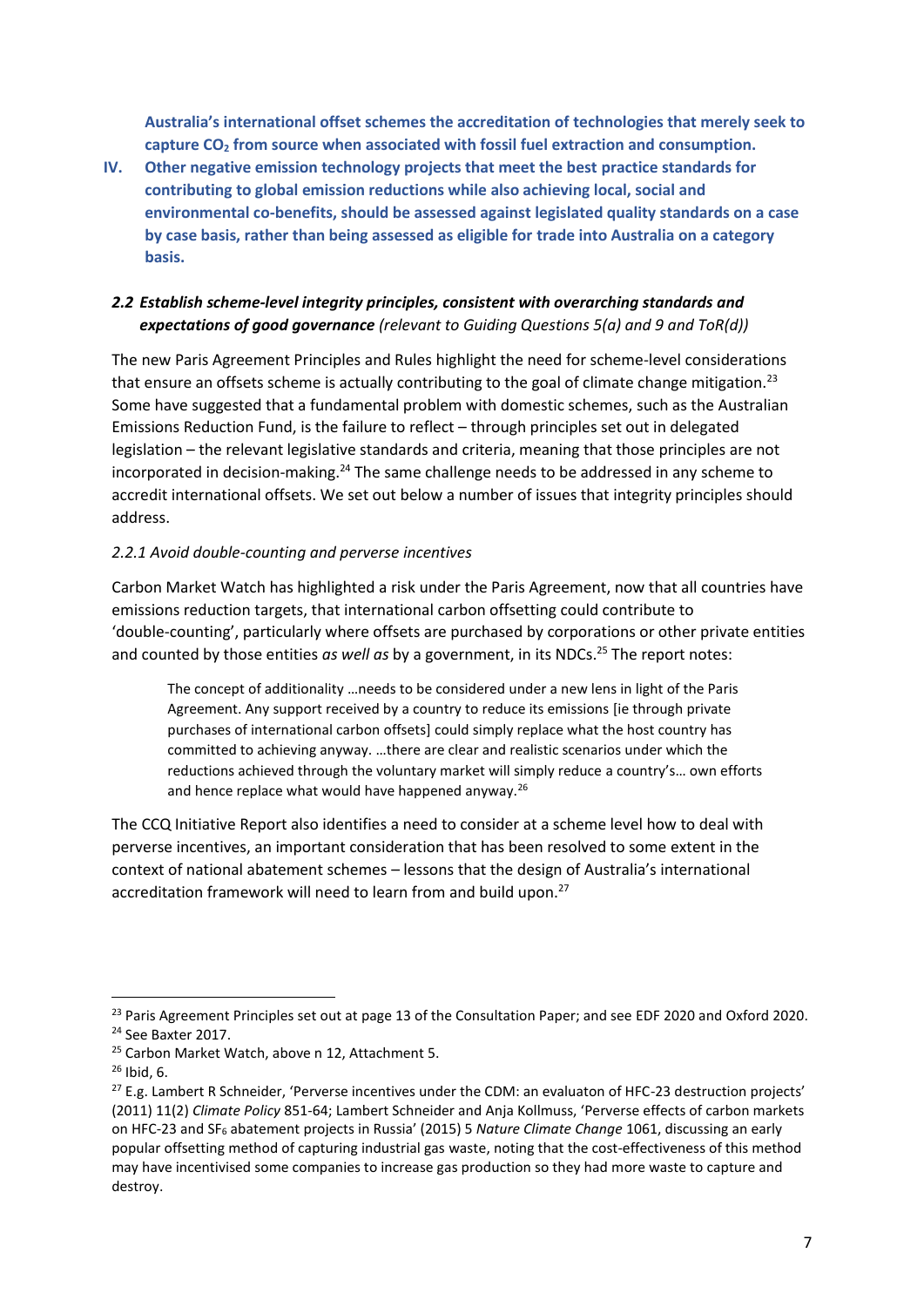### *2.2.2 Monitoring, Reporting and Verification*

Michaelowa et al note, in their 2019 report comparing carbon crediting schemes around the world (including Australia's scheme at the time), that existing schemes 'vary in their approaches to verification: some do not require it, some are verified by a public entity, some by accredited auditors'.<sup>28</sup> Consistent public reporting and independent verification of carbon credit performance is crucial to the integrity of these schemes, and to Australia's capacity to accurately report on its achievement against its NDCs to the global community. We recommend Michaelowa et al's report to the Authority, particularly its comparison of the schemes developed by other countries and its summary of the monitoring, reporting and verification standards in place at the time. Australia should strive to be a world-leader in the level of ambition and public accountability imposed in its international offset accreditation process.

We also support Michaelowa et al's conclusion that:

Defining specific crediting periods according to technologies and project types could enhance the stringency of the mechanisms, even if this approach has not been implemented yet. Furthermore, it is advisable to align crediting periods with NDC implementation and review cycles.<sup>29</sup>

Academics have recently raised concerns about the administration of Australia's domestic Emissions Reduction Fund, including concerns that relate to the integrity of decision making about offsets.<sup>30</sup> The new scheme for accrediting international offsets must not replicate the limitations and problems that underpin these concerns, including with the application of specific methodologies.

### *2.2.3 Accountability and enforcement*

Arrangements for accrediting offsets generated overseas should seek to avoid any actual or perceived accountability and enforcement shortfalls, such as those that that have recently been alleged concerning Australia's domestic framework.<sup>31</sup>Avoiding any actual or perceived gaps/shortfalls will: (a) enhance confidence in the scheme and its regulator, including among stakeholders such as offset providers and investors, and in the broader Australian community; and (b) bolster Australia's domestic and international reputation for climate action and offset market integrity, improving the legitimacy and trustworthiness of the nation's claims to achieving emission reduction targets to address global climate goals.

The Stockholm Environment Institute, in its Working Paper on whether Joint Implementation of carbon markets under the Kyoto Protocol had reduced greenhouse gas emissions<sup>32</sup> assessed, among other things, the governance arrangements in place to improve accountability and transparency in the EU trading scheme, including across national borders. The international aspects of this report are relevant to the Authority's current inquiry, so we have extracted the following section about the kinds of governance procedures that promote engagement, accountability and environmental integrity, for the Authority's consideration. The full report can been found as Attachment 7 to this submission.

 $28$  Michaelowa et al 2019, above note [8,](#page-3-0) see summary table at pp 3-4, Attachment 4.

<sup>29</sup> Ibid, p 44.

<sup>&</sup>lt;sup>30</sup> See above n [2.](#page-1-0)

 $31$  Ibid.

<sup>32</sup> Anja Kollmuss, Lambert Schneider and Vladyslav Zhezherin, *Has Joint Implementation reduced GHG emissions? Lessons learned for the design of carbon market mechanisms* (Stockholm Environment Institute, Working Paper No 7: 2015) (**Attachment 7**).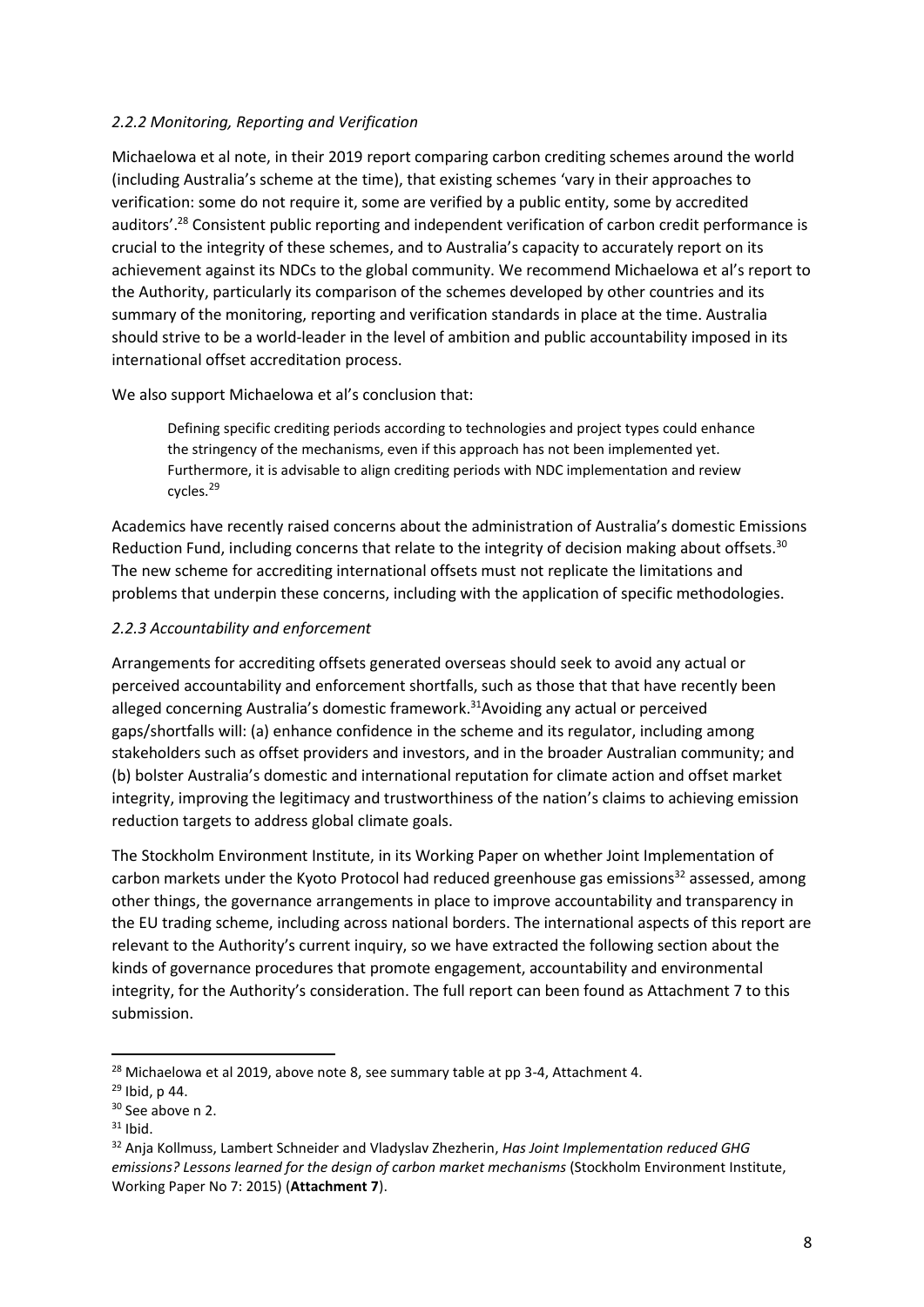#### **A1.10 Features supporting environmental integrity: transparency, stakeholder consultations and appeals procedures**

Virtually all steps in the new project cycle of the draft Joint Implementation rules [under the Kyoto Protocol] require… that rules, documents and decisions are made public:

- The host Party decisions regarding registration of Joint Implementation activities and issuance of Emissions Reduction Units have to be made public through the UNFCCC Secretariat and rejections have to be justified.
- All Joint Implementation rules a country develops will have to be made public and be provided to the UNFCCC secretariat in English.
- All approved baselines, registered JI activities and activities under consideration will have to be made public through the UNFCCC Secretariat.

These requirements should notably improve transparency. Although transparency is an important component for ensuring environmental integrity, by itself it is not sufficient to ensure that Joint Implementation projects have high environmental integrity […].

Stakeholder involvement and appeals possibilities are other features that can strengthen environmental and social integrity. Local and global stakeholder consultations are a requirement under the Clean Development Mechanism […].

The draft changes to the Joint Implementation rules propose the inclusion of both a local and global stakeholder consultation and appeals procedures. Public comments can be made during the Joint Implementation registration process but not during the verification process. Adding such a commenting period during the verification process may help identify instances where emission reductions have not been determined correctly due to e.g. post-registration changes in calculation approaches or changes in project implementation.

Furthermore, we recommend to set out key steps of the stakeholder consultation in the draft Joint Implementation rules and to explicitly require that Accredited Independent Entities should verify the consideration of stakeholder comments, to ensure that the concerns that have been raised are sufficiently addressed. As the experience with the Clean Development Mechanism has shown, without specific rules on how local stakeholder consultations have to be conducted and how the raised concerns have to be addressed, these consultations are often insufficient to enable local communities to provide input which then is sufficiently addressed.

Two appeals processes are proposed in the draft Joint Implementation rules:

- A procedure for appealing decisions taken by the Joint Implementation Supervisory Committee to be determined […] under which any Joint Implementation Supervisory Committee decision can be appealed by "affected stakeholders"
- Host country national procedures for appealing decisions, in accordance with national legislation, by the designated focal point regarding the registration of Joint Implementation activities […].

We recommend that appeals procedures should be established at both levels, given that decisions are taken at both levels according to the new project cycle. Affected stakeholders could then appeal to the institution that took the relevant decision against which the appeal is raised (e.g. rejection of a request for registration). Overall, transparency, stakeholder consultations and appeals processes are important aspects that can help ensure the quality of a programme and the units that are issued.

**Anja Kollmuss, Lambert Schneider and Vladyslav Zhezherin,** *Has Joint Implementation reduced GHG emissions? Lessons learned for the design of carbon market mechanisms* **(Stockholm Environment Institute, Working Paper No 7: 2015)**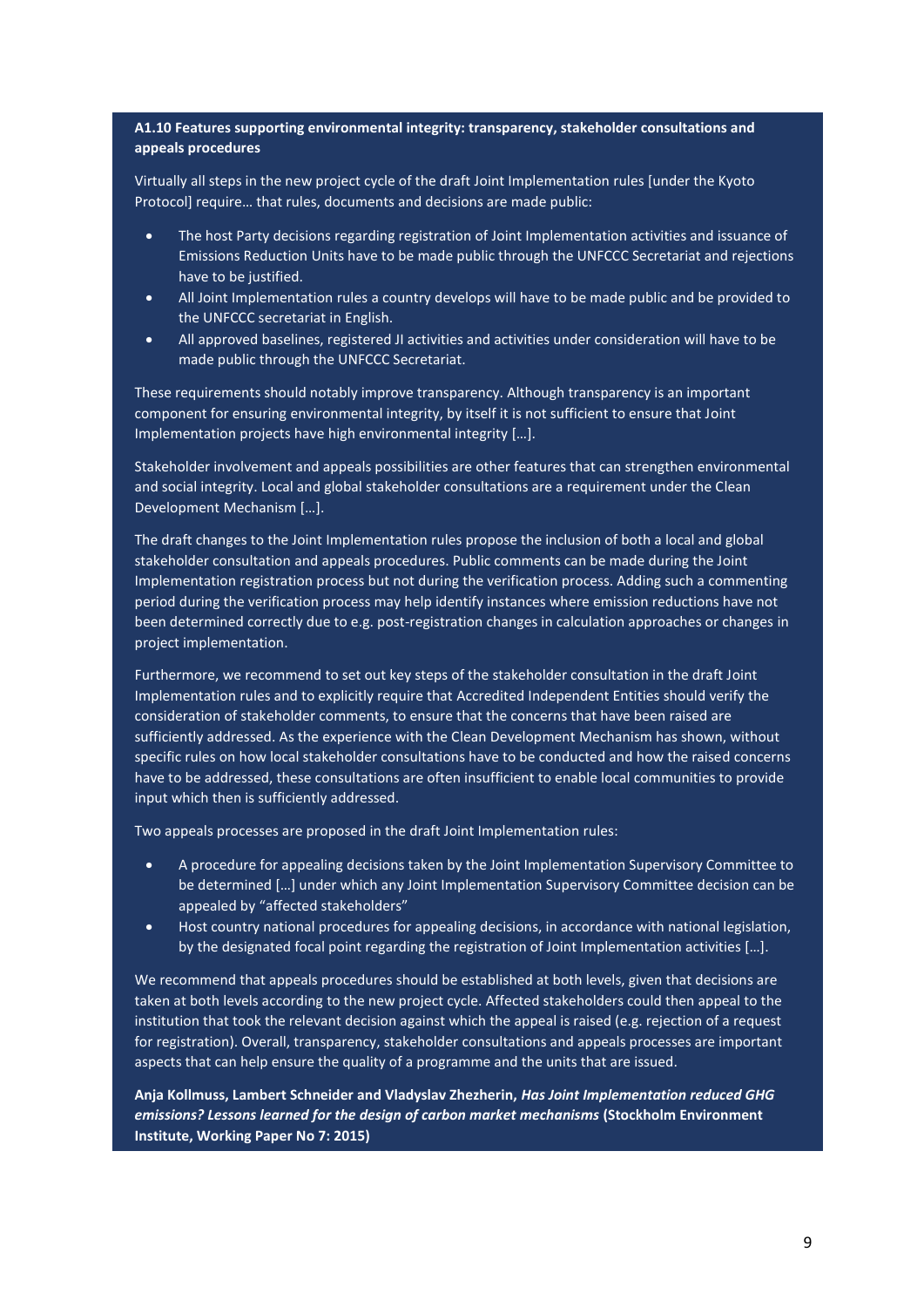### **V. We submit that the Authority should adopt rigorous transparency, engagement and appeals processes in keeping with the recommendations of the Stockholm Environment Institute.**

### *2.3 Brief submissions on the issue of vintage (relevant to Qn 7 of the Guiding Questions and ToR(e))*

We note that units that are older than 2021 are not eligible to be traded internationally under the Paris Agreement. Nevertheless, establishing new scheme rules will mean that, over time, questions about vintage units will continue to emerge. We highlight the findings in Broekhoff et al 2019, who suggests that offsets with an older vintage are not necessarily a problem, unless:

- The vendor has been trying but failing to sell them for a long time (so there may be quality issues); or
- The offset project has been operating for several years without actually selling any offsets (so there may be financial additionality problems, since clearly the project is somehow financially viable without the offset revenue).<sup>33</sup>
- **VI. We submit that Australia's schemes should align with the Paris Rulebook, explicitly excluding international offsets created before 2021 from being traded in the Australian market.**
- **VII. Given that the Australian offsetting schemes will age, the Authority should ensure that legislative and policy objectives are expressed in a way that excludes trade in internationallygenerated offsets exhibiting one or both of the characteristics identified by Broekhoff et al.**

#### **3. Climate justice, resilience and adaptation**

**.** 

The Australian Government must design a framework for accreditation of international offsets that recognises the relationship between carbon offsets and the implications of a changing climate, including climate hazards and extreme weather events such as catastrophic wildfire, flooding and storms. Accrediting international offsets could create opportunities for important co-benefits that enhance the capacity of communities and ecosystems to build resilience to a changing future. However, the security of offsets may also be threatened by extreme events that are increasingly common as a result of climate change.

The Australian Government must develop a policy or guideline for its response to climate events, ensuring that offsetting projects deliver co-benefits for communities and environments overseas, many of which will be particularly vulnerable to the impacts of climate change. The framework for accrediting international offsets must also include guidelines for the treatment of offset projects that are compromised or destroyed by, for example, extreme weather events, before the end of the relevant permanence period. This will require attention to (a) the kinds of offsets that are accredited under Australia's international offset schemes; and (b) the ways that Australia will respond to damage or the destruction of offsets from increasingly common climate-related extreme events.

#### *3.1 International offsets must promote climate justice, resilience and adaptation*

Given that many of the offsetting projects to be considered for this scheme will come from the developing world, including the Indo-Pacific region, where climate resilience is typically lower and

<sup>33</sup> Broekhoff, D., Gillenwater, M., Colbert-Sangree, T., and Cage, P., 'Securing Climate Benefit: A Guide to Using Carbon Offsets' (2019, Stockholm Environment Institute & Greenhouse Gas Management Institute), available at: <Offsetguide.org/pdf-download/>, at 34 (**Attachment 8**).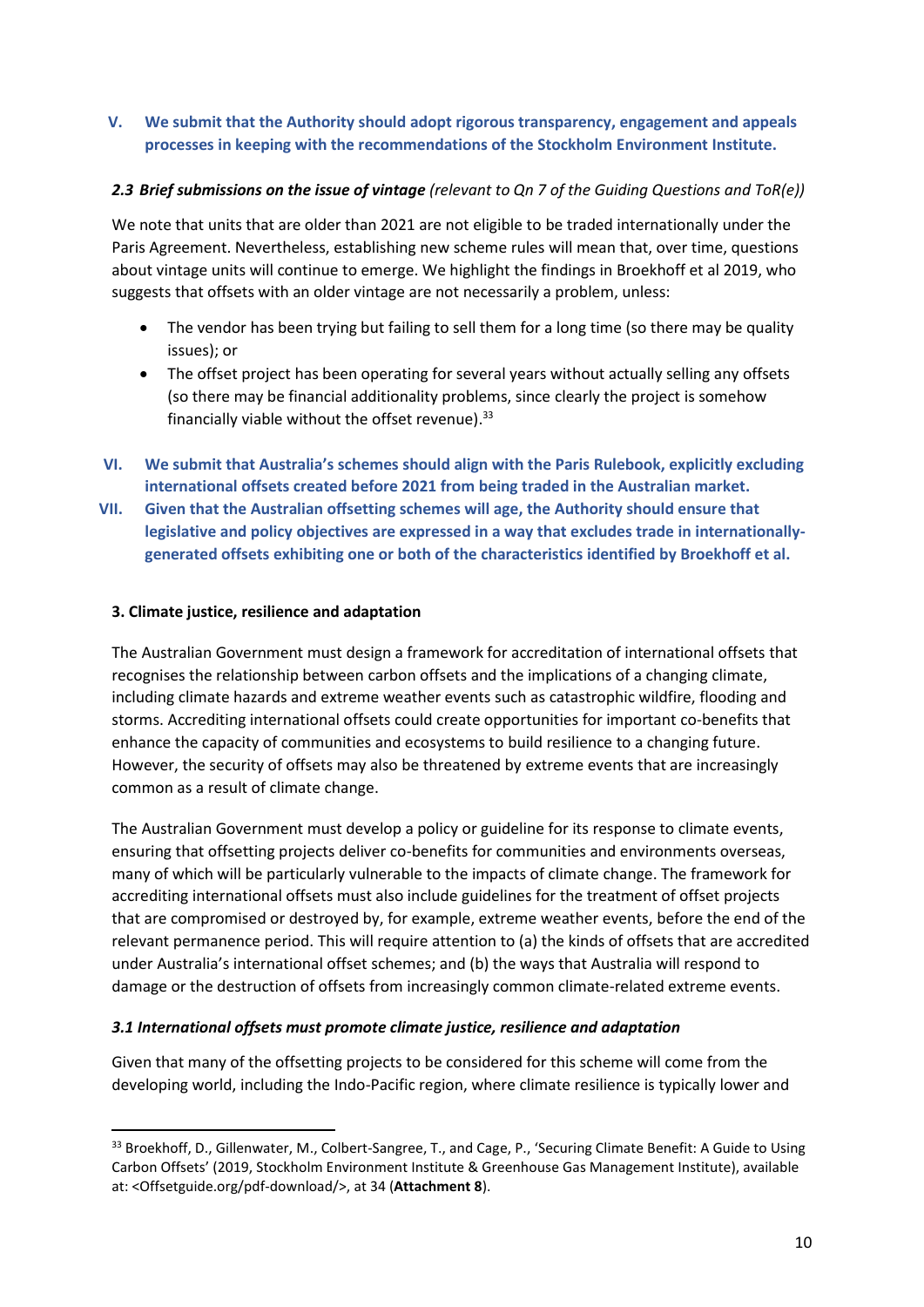justice concerns are particularly pressing, we submit that climate justice and enhanced resilience and adaptation should form core planks of the government's framework for accrediting carbon offsets generated overseas. In the conclusion of their report, Michaelowa et al note that:

As we are witnessing with the developments in the CDM and private sector standards, sustainable development contributions in crediting schemes are becoming more relevant. This trend is currently neglected in the negotiating texts but is likely to gain importance through restrictions introduced by credit buyers.<sup>34</sup>

The Consultation Paper notes that a well-functioning carbon market can promote the production of:

a range of co-benefits – for example, providing an extra revenue source for local communities or farmers to finance emissions reduction activities that also improve the productivity, resilience and environmental health of their land.<sup>35</sup>

Supporting the Authority's recognition of the role of co-benefits, Broekhoff and Spalding-Fecher investigated whether existing schemes meet 'unit quality' standards under Article 6 by incorporating the requisite safeguards and sustainable development benefits. They found that it is both necessary, and relatively easy, to provide 'explicit and appropriate standards, criteria, and procedures for ensuring that mitigation activities do not cause environmental or social harm', but that half of the schemes they assessed did not yet include such standards, criteria and procedures.<sup>36</sup>

The Consultation Paper also notes that:

The Government has indicated that projects under the [Indo-Pacific Carbon Offsets Scheme] should also endeavor to deliver co-benefits which contribute to United Nations Sustainable Development Goals. 37

We submit that the indication that the Government '*should endeavour* to deliver co-benefits' is insufficient. Not only should internationally generated offsets *not* cause social and environmental harm, but those credits should not be acceptable for trade in Australia unless they achieve *at least* one measurable, verifiable benefit to the community that is producing the offset *in addition* to the carbon emissions reduction that would be sold in Australia. That is, all internationally accredited offsets traded in Australia should be producing a carbon benefit that has value in the Australian market *and* a local benefit that accrues to the project owner or the broader community in the area in which the offset is produced. Including requirements for co-benefits in international offset accreditation, particularly co-benefits that enhance climate justice and resilience, will help to ensure that Australia's offsetting activities do not occur at the expense of community well-being in less-developed countries.

We suspect that some may argue that an offset that generates multiple co-benefits will simply fall into a category of 'premium' offsets that generate a higher price, in a way that will incidentally (and without heavy-handed regulation) improve development outcomes, including in the Indo-Pacific region. We disagree with this sentiment and urge the Authority to take a more rigorous and principled stance on the Indo-Pacific Scheme and the assessment of international offsets more generally. The idea of generating benefit-transfers to local communities is fundamental to community development theories and, if embedded in Australia's schemes, could help to avoid destructive approaches to offsets where, for example, agricultural or community assets in

1

<sup>&</sup>lt;sup>34</sup> Michaelowa et al, above note [8,](#page-3-0) 45.

<sup>&</sup>lt;sup>35</sup> Consultation Paper, p 4.

<sup>&</sup>lt;sup>36</sup> Broekhoff and Spalding-Fecher, above n [3,](#page-2-2) Table 1g.

<sup>&</sup>lt;sup>37</sup> Consultation Paper, p 5.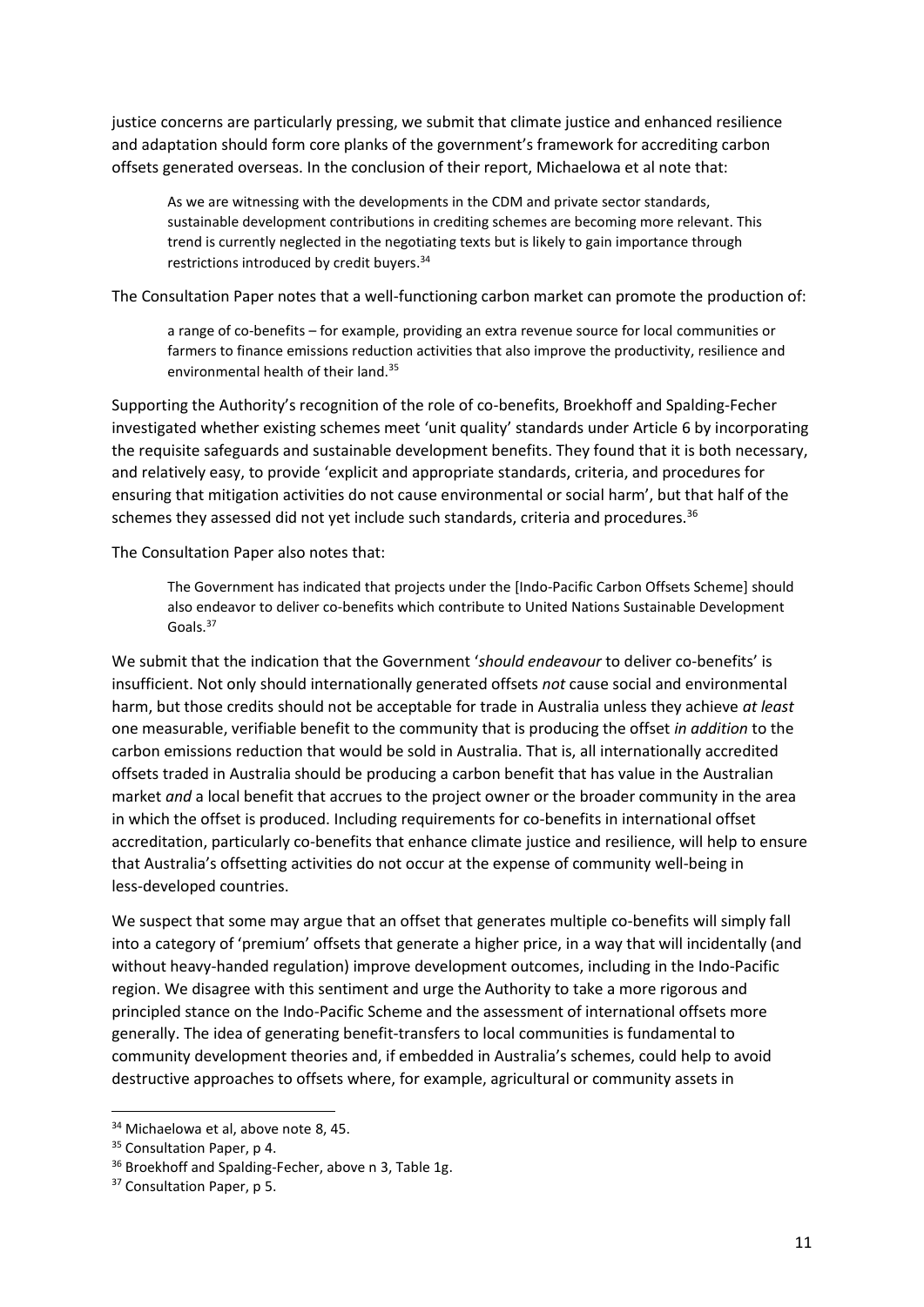developing nations are converted to fast-growing trees for carbon offsetting, while also ensuring that Australian markets do not profit from accessing offsets that undermine climate justice and resilience elsewhere.

**VIII. We submit that offsets should only be eligible for accreditation in Australia if they will produce at least one co-benefit relating to sustainability or climate resilience in the country where they are generated, in addition to climate mitigation benefits.** 

# *3.2 Australia must develop a clear policy approach and relevant legal mechanisms for responding to international offsets that are damaged or destroyed by extreme events such as floods, fires and storms*

Climate research has warned, for decades, of increasingly frequent and extreme weather events. $38$ Ongoing changes to the global climate will have substantial implications for the potential permanence of international (and domestic) offsets. It would be remiss of the Australia Government to proceed with international accreditation of overseas offsetting projects where (a) the project does not have a clear, long-term and proactive disaster risk reduction plan, and (b) without Australian government guidance for assessing and adjusting offsetting arrangements where an offset is damaged, delayed or destroyed as a result of extreme weather events.

These kinds of risks are, of course, covered to some extent by 'non-permanence' clauses. However, the increasing pace and scale at which extreme events are occurring, the particular exposure of lowincome countries mean that closer attention needs to be paid to the framing and implementation of non-permanence clauses so that they do not exacerbate existing inequities in development, resilience and climate justice.

# **IX. The Australian Government must articulate how the damage or destruction of international offsets, by the kinds of extreme events that will be much more likely as a result of climate change, are to be addressed in these schemes.**

Proactive planning for increasingly-likely extreme event scenarios will help to ensure that the Australian Government can support offset providers in developing countries when disasters hit, including through the provision of international development aid, support for disaster recovery, and by helping to avoid penalties being imposed under offsetting schemes.

This is the conclusion of our formal submission.

1

Thank you again for the opportunity to submit our perspectives to this important inquiry.

<sup>38</sup> Hans-O. Pörtner et al, 'Summary for Policymakers' in *Climate Change 2022: Impacts, Adaptation and Vulnerability*, *contribution of Working Group II to the Sixth Assessment Report of the IPCC* (Cambridge University Press, 2022), available at:

<sup>&</sup>lt;https://report.ipcc.ch/ar6wg2/pdf/IPCC\_AR6\_WGII\_FinalDraft\_FullReport.pdf>.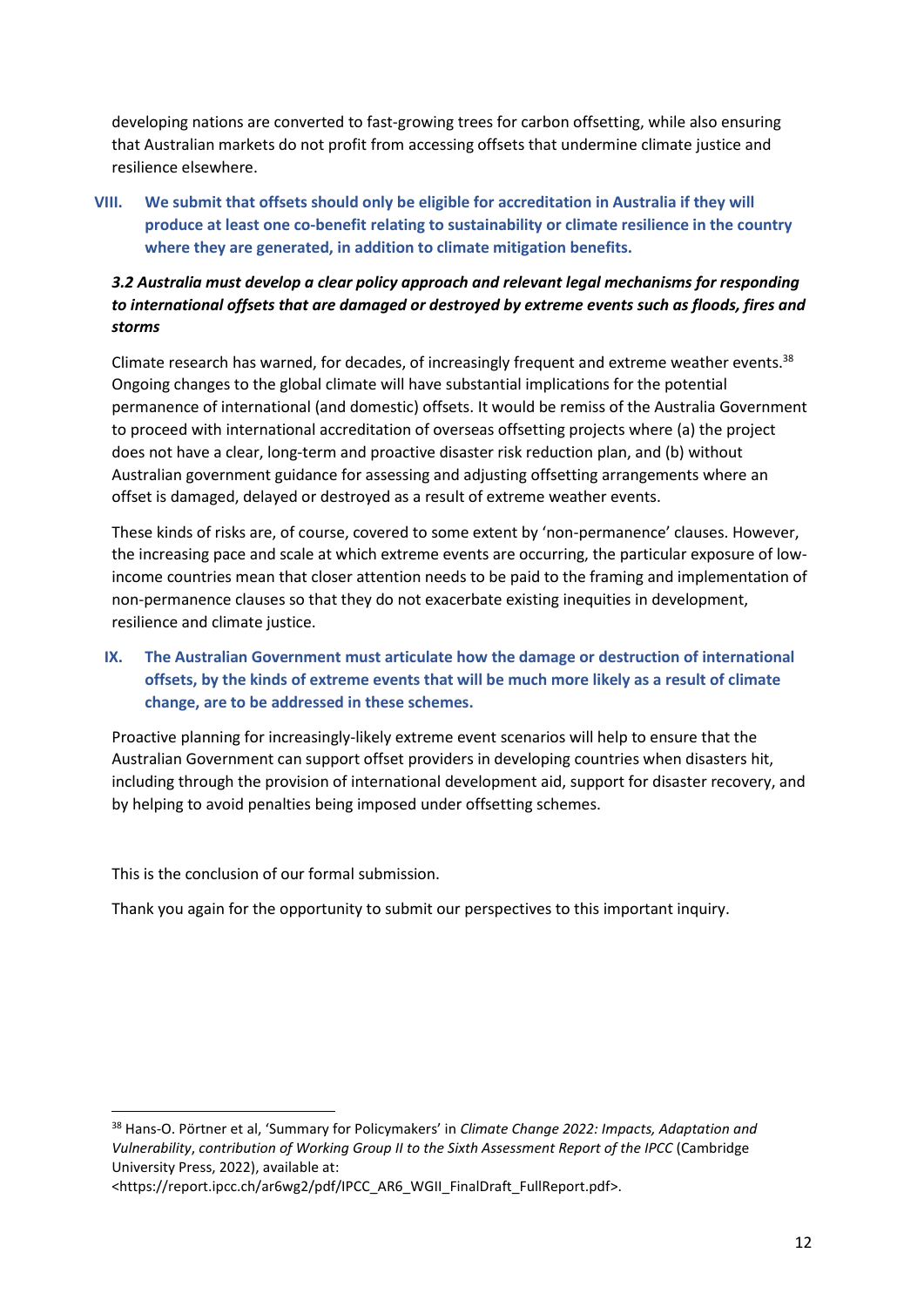#### **3. WHO WE ARE: ENREL, ADELAIDE LAW SCHOOL**

The Environment, Natural Resources and Energy Law (ENREL) Research Unit is a specialist research unit at The University of Adelaide, bringing together researchers with expertise on legal and policy issues relating to climate change, natural resources and energy, environment and conservation, heritage protection and land use planning. ENREL researchers provide independent perspectives to policy reviews and inquiries, and work with government, industry and community stakeholders to engage, inform and generate momentum to implement and improve the laws, policies and institutions that govern Australia's rich natural and cultural heritage.

You can find more details about ENREL, including its key researchers and focus projects, at the ENREL webpage: https://law.adelaide.edu.au/research/environmental-and-natural-resources-lawresearch-unit-enrel.

## *ENREL researchers working on carbon offset research questions and who have contributed to this submission, include:*

*Dr Phillipa McCormack* is a Postdoctoral Research Fellow in the Adelaide Law School and Co-Director of ENREL. She researches in environmental law and governance with a particular focus on conservation and climate adaptation laws. In 2019, Phillipa was part of a team consulting to the Commonwealth Government on negative emissions technologies and governance frameworks; and has published on Australia's regulatory framework for bioenergy with carbon capture and storage and its implications for biodiversity conservation as the climate changes (McCormack, McDonald and Brent, 2020, below). Phillipa is on the Editorial Board of the practitioner journal *Australian Environment Review*; a Review Editor for *Frontiers in Climate: Climate Law & Policy*; and a member of the Australian Forum for Climate Intervention Governance.

*Dr Alex Wawryk* received First Class degrees in Economics and Law, and a PhD in Law, from the University of Adelaide, Australia. She is a senior lecturer at the University of Adelaide Law School, and teaches Contract Law, Climate Change Law, Environmental Law, and Mining and Energy Law. Her areas of research include renewable energy law, petroleum law, and mining and environmental law. She is a Co-director of ENREL, and is an associate editor for OGEL, a specialist on-line database for Oil, Gas and Energy Law. Alex is a barrister and solicitor of the Supreme Court of South Australia. She was Chairperson of the Management Committee of the Environmental Defenders Office (SA) Inc, 2018-2019, and is a member of the IUCN Specialist Group on Energy Law, the Australian Resources and Energy Law Association, and the Institute for Mining, Energy and Resources at the University of Adelaide.

*Adjunct Professor Rob Fowler* has worked in the field of environmental law for over forty years, both in Australia and internationally. In his academic role, he served as the Chair of the IUCN Academy of Environmental Law (IUCNAEL) (2008-2012). He also was a member of the Board of the South Australian Environment Protection Authority (2011 – 2017). Rob has also been involved extensively in a voluntary capacity with the environmental movement in Australia, including as a Vice President of the Australian Conservation Foundation (1985-89 and 2012-15); President of Conservation SA (2010-14; and Chair of the South Australian Environmental Defender's Office (2001- 2009). He also was the Convener of, and a contributor to, the Australian Panel of Experts in Environmental Law (APEEL), which produced the *Blueprint for the Next Generation of Environmental Laws in Australia (2017)*. He currently serves as the representative of conservation interests on the Lake Eyre Basin Community Advisory Committee (since 2018).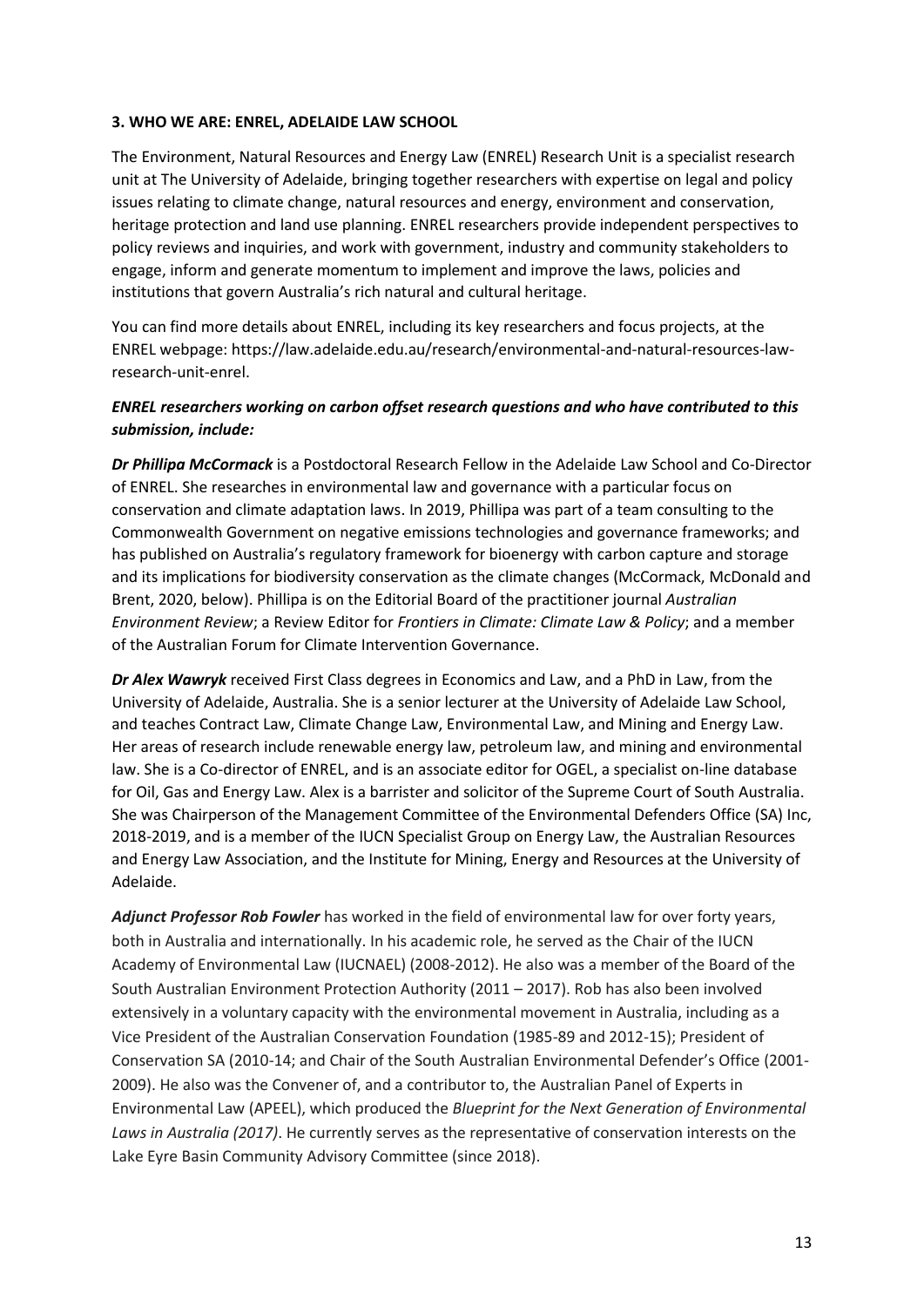*Dr Kerryn Brent* is a senior lecturer at the University of Adelaide Law School, researching the governance of climate intervention technologies, including negative emissions technologies and solar radiation management technologies. Kerryn teaches in climate change law, law of the sea, environmental law, international law and tort law. Kerryn holds an LLB with first class honours and an BA from the University of Newcastle, and in 2017 was awarded her PhD from the University of Tasmania. Kerryn is co-deputy director of the Australian Forum for Climate Intervention Governance and co-chair of the Australia and New Zealand Society for International Law Oceans and International Environmental Law Interest Group.

*Ms Margaret Castles* is an accredited mediator and the director of the Clinical Legal Education program at Adelaide Law School, with more than two decades of experience researching, designing, and implementing work-based learning in legal clinics and with student externships. She coordinates sophisticated, simulated case study-based workshops into a program designed to transition students from the law school to professional life, through theory, practice, and reflection. Her research focus is on justice access and integrating practice into legal education, and she researches and publishes broadly across these themes.

# *PCM led the design and drafting of this submission, KB and RF contributed content and revisions while MC and AW edited and revised the submission.*

# **4. SCHEDULE OF ATTACHMENTS**

*NOTE: these documents are too large to transmit to the Authority as PDFs, in a single email, so we have included a hyperlink to each document in the table below. We are happy to send a zipped folder of PDF documents if the Authority would prefer.*

| No.            | Full reference for each Attachment                                                                                                                                                                                                  | Hyperlink to the document                                                                                            |
|----------------|-------------------------------------------------------------------------------------------------------------------------------------------------------------------------------------------------------------------------------------|----------------------------------------------------------------------------------------------------------------------|
| $\mathbf{1}$   | Derik Broekhoff & Randall Spalding-Fecher,<br>'Assessing crediting scheme standards and<br>practices for ensuring unit quality under the<br>Paris Agreement' (2021) 12(6) Carbon<br>Management 635-648                              | https://www.sei.org/publications/assessing-<br>crediting-scheme-standards-ensuring-unit-quality-<br>paris-agreement/ |
| $\overline{2}$ | EDF, WWF-US and Oko-Institute e.V., What<br>makes a high-quality carbon credit? Phase 1 of<br>the "Carbon Credit Guidance for Buyers"<br>project: Definition of criteria for assessing the<br>quality of carbon credits (June 2020) | https://carboncreditquality.org/resources.html                                                                       |
| 3              | EDF, WWF-US and Oko-Institute e.V.,<br>Methodology for assessing the quality of<br>carbon credits (21 March 2022, version 2.0)                                                                                                      | https://carboncreditquality.org/resources.html                                                                       |
| 4              | Michaelowa et al, 'Overview and comparison of<br>existing carbon crediting schemes' (2019,<br>Climate Perspectives Group, Nordic<br>Environment Finance Corporation and the<br>Nordic Initiative for Cooperative Approaches)        | https://www.nefco.int/wp-<br>content/uploads/2019/05/NICA-Crediting-<br>Mechanisms-Final-February-2019.pdf           |
| 5              | Carbon Market Watch, 'Above and beyond<br>carbon offsetting: Alternatives to compensation                                                                                                                                           | https://carbonmarketwatch.org/publications/above-<br>and-beyond-carbon-offsetting-alternatives-to-                   |